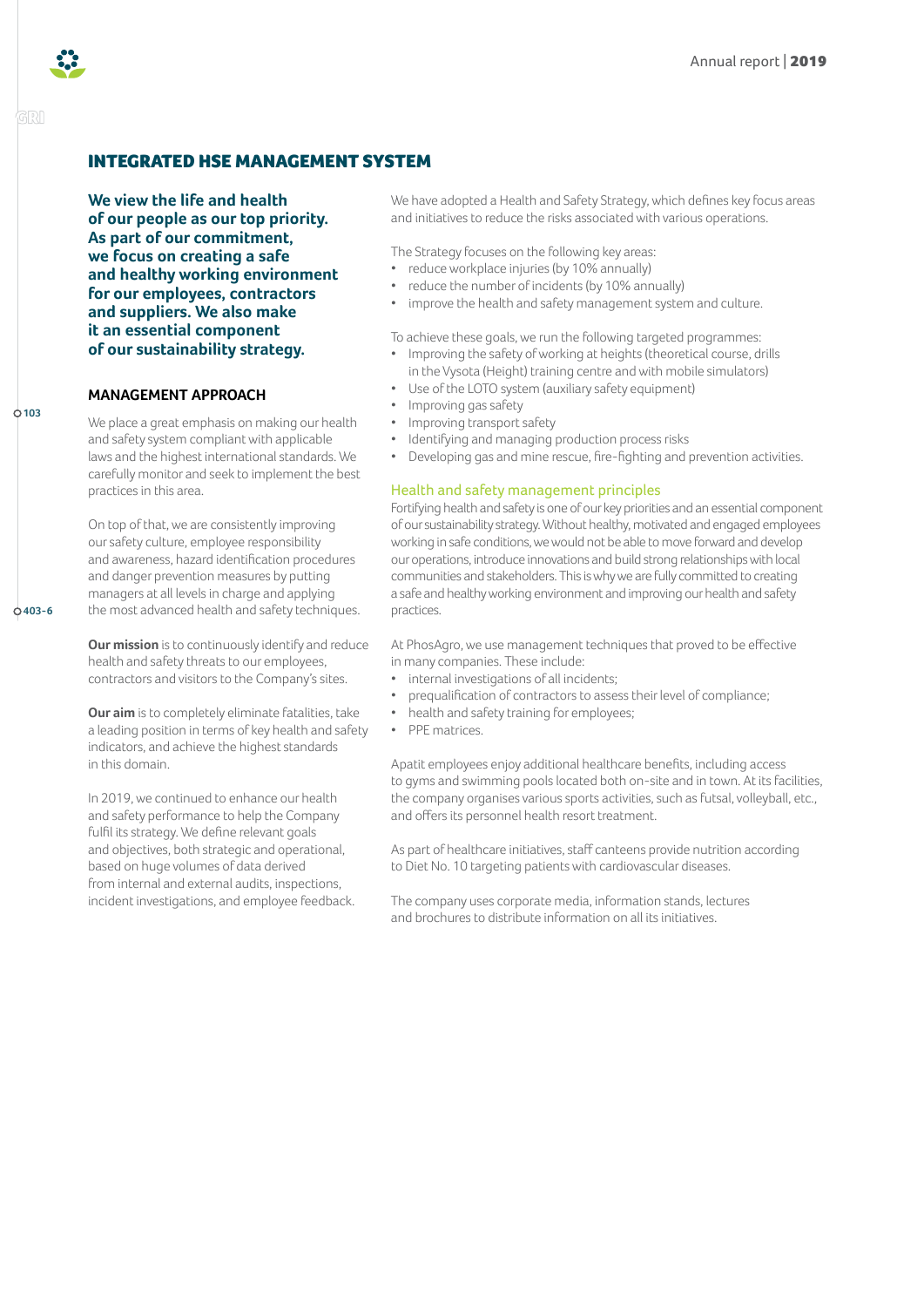

Ĥ.



**403-1**

Ò

#### Health and safety management system

We pay special attention to making our health and safety system compliant with applicable laws and the highest international standards. To this end, we have introduced a multi-tier health and safety (OHS) management system involving managers of all levels. Following the introduction of a public scrutiny mechanism in 2019, OHS management now involves dedicated officers and employees of all business units.

Our executives together with blue- and whitecollar staff take OHS training as required by the national laws, as well as additional safety training.

The Company has introduced a system of audits and inspections to ensure **403-10**<br>403-80 compliance with statutory requirements and corporate standards. Apatit, our largest enterprise, is certified for compliance with OHSAS 18001.

An integral part of our OHS management system is the Health and Safety Committee, which makes it possible for operational and non-operational managers and employees to take part in relevant activities.

In its work, the Committee relies on the principles of social partnership.

Its members interact with the Company's executive body responsible for health and safety, state supervisory bodies overseeing compliance with Russian health and safety laws, other government's watchdogs, and the Company's trade union.

# **Health and safety management system[1](#page-1-0)**

<span id="page-1-0"></span>

|                              | <b>Organisational unit</b>                           | <b>Key responsibilities</b>                                                                                                                                                                                                                                                                                                                                                                |
|------------------------------|------------------------------------------------------|--------------------------------------------------------------------------------------------------------------------------------------------------------------------------------------------------------------------------------------------------------------------------------------------------------------------------------------------------------------------------------------------|
| <b>Board of Directors</b>    | <b>Environmental, Health</b><br>and Safety Committee | Sets strategic priorities and policies<br>Holds management accountable for health and safety monitoring<br>and performance<br>Receives quarterly reports on health and safety performance<br>$\bullet$                                                                                                                                                                                     |
| <b>Management</b>            | <b>Management Board</b>                              | Defines and oversees the health and safety policy<br>Reviews all on-site incidents involving people and machinery<br>on a weekly basis                                                                                                                                                                                                                                                     |
|                              | <b>OHS Department</b>                                | Supervises OHS management functions across the Group's<br>companies to implement OHS policies and strategies<br>Collects data and prepares OHS reports for the Management Board<br>and the Health and Safety Committee<br>Cooperates with external consultants to implement the best<br>practices of OHS management<br>Conducts audits and inspections at the Company's sites<br>$\bullet$ |
| <b>Operations</b>            | <b>Heads of production sites</b>                     | Oversee OHS policies and strategies at respective production sites<br>$\bullet$<br>Develop and implement response measures following internal<br>and external audits and accident investigations                                                                                                                                                                                           |
| <b>Operational OHS staff</b> | <b>Local OHS management</b><br><b>functions</b>      | Monitor the site's compliance with OHS regulations and corporate<br>standards<br>Develop targeted programmes, conduct training and stage<br>initiatives<br>Interact with relevant regulatory authorities on behalf of the site<br>and facilitate inspections<br>Conduct internal inspections and audits and present analytical<br>$\bullet$<br>reports to the local management             |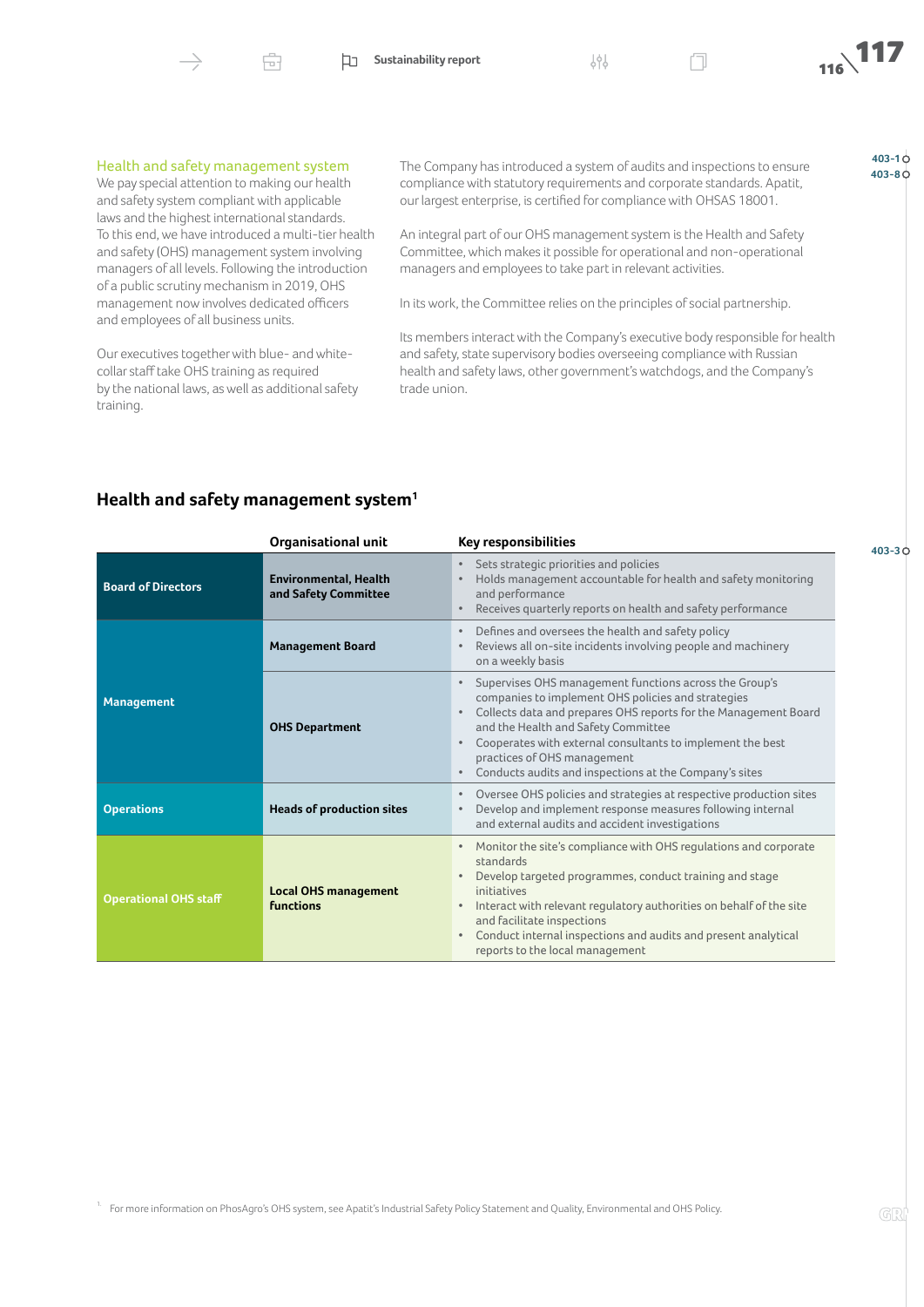

GRI

**403-2**

The Company's operations are regulated by the Russian health and safety laws, as well as:

- health and safety SOPs at the facility (shop)  $|P| \leq |P|$
- production SOPs;
- worker health and safety instructions;
- corporate standards;
- process regulations;
- accident management action plans, etc.

To improve OHS efficiency, automate and streamline the relevant processes, we have successfully introduced Safety and Instructions (Shift Assignments) management systems.

In line with statutory requirements, the Company is subject to external audits by Russian regulatory authorities, including Federal Service for the Supervision of Environment, Technology and Nuclear Management (Rostekhnadzor), State Labour Inspectorate, Federal Service for Surveillance on Consumer Rights Protection and Human Wellbeing (Rospotrebnadzor), and the Ministry for Civil Defense, Emergencies and Elimination of Consequences of Natural Disasters (EMERCOM). We may also engage consulting companies to conduct additional external audits, or organise them as part of a special assessment of workplace conditions. We also run internal audits conducted by our OHS Department, managers and employees exercising production H&S control. The results of all internal and external assessments and audits are recorded in the Safety and Instructions (Shift Assignments) management systems and serve as the basis for analysis, gap identification and elimination monitoring. The Company has a procedure in which information about incidents is transmitted from eyewitnesses to the supervisors in charge and from those supervisors to the dispatcher of the respective enterprise. Next, the company manager transmits information on the established list using text messages and phone calls. Industrial accidents and incidents are then investigated in accordance with legislative requirements and procedures for conducting internal investigations in order to determine the root causes. The Company encourages its staff to disclose information on the potential sources of danger to employee health and life.

**403-7**

Performance monitoring and measurement are key prerequisites for achieving sustainable long-term results in line with our OHS strategy.

#### **By introducing Safety and Instructions (Shift Assignments) management systems, we achieved the following goals and objectives:**

#### GOALS

- Improve the manageability of employees and equipment safety
- Cut down administrative expenses related to the safety of employees and equipment
- Obtain reliable and complete information about the safety of employees and equipment

#### **OBJECTIVES**

- Centralised health and safety (industrial and fire safety) management
- Faster collection, processing and analysis of employee and equipment safety data
- Real-time reporting across the Group, including reports to government authorities
- 24/7 access to information about every employee and site

# Risks

We perform risk assessment and identify material risks using our own methodology. Following hazard identification and risk assessment, the unit's OHS officer compiles a list of local occupational risks, which is then used as a basis for the Company's list of material occupational risks.

Risk assessment takes into account the following aspects:

- degree of personnel exposure;
- impact on personnel;
- frequency of occurrence;
- compliance with the applicable regulatory and other OHS requirements.

The list of material occupational risks is available on our intranet site. We update the lists of hazards and risks to factor in new inputs.

# **Emergency response procedures**

At our sites, we have introduced the following emergency response and prevention measures compliant with the Russian laws:

- accident management action plans for all hazardous industrial facilities in line with the Russian regulatory requirements;
- training sessions, test alerts for different scenarios, and emergency response exercises, with EMERCOM and other services also taking part;
- Apatit's programme for developing gas and mine rescue fire-fighting and prevention activities for 2019–2021 (approved and ongoing).